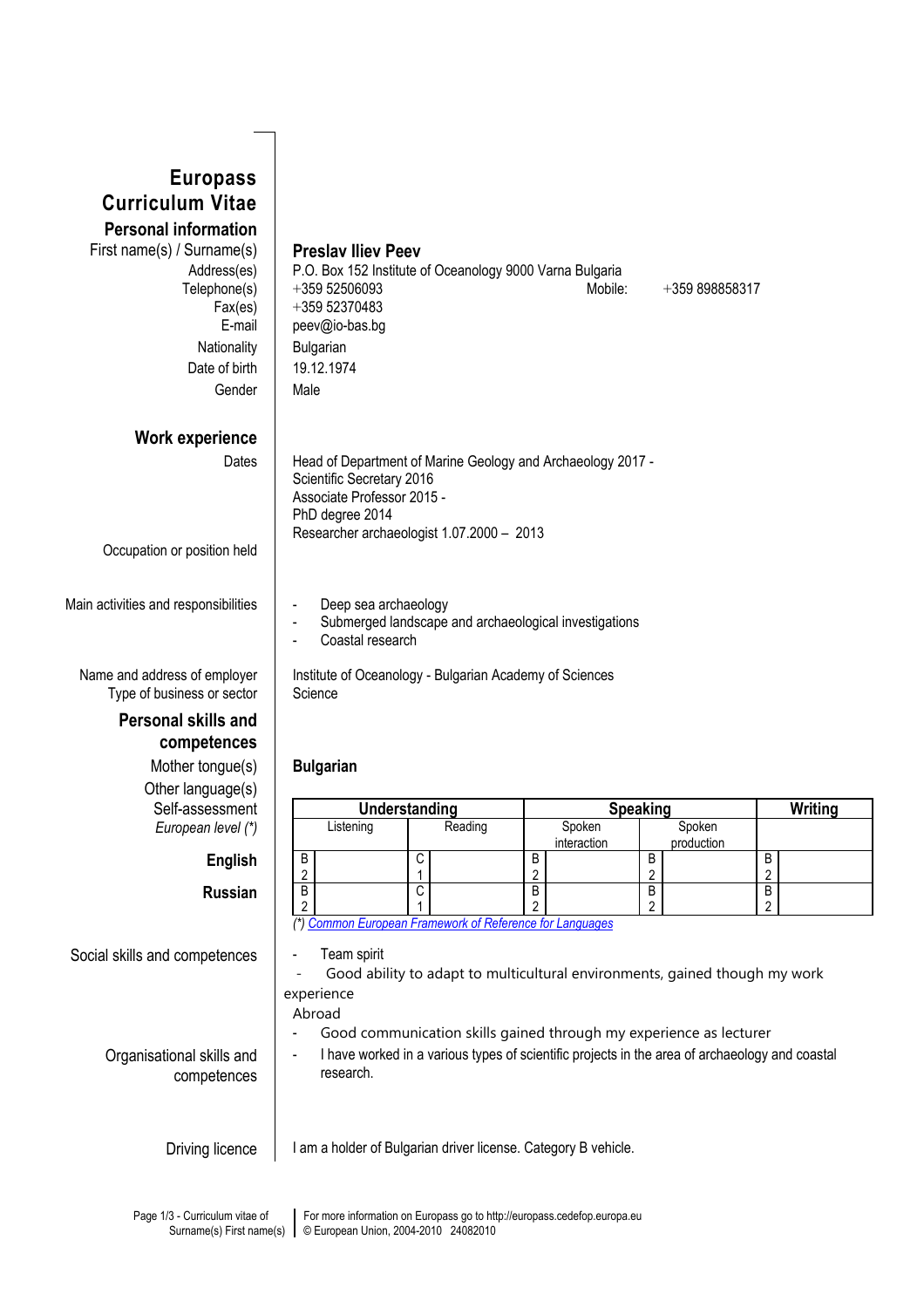## [https://www.researchgate.net/profile/Preslav\\_Peev](https://www.researchgate.net/profile/Preslav_Peev)

[https://io-bas.academia.edu/%D0%9F%D1%80%D0%B5%D1%81%D0%BB%D0%B0%D0%B2%](https://io-bas.academia.edu/%D0%9F%D1%80%D0%B5%D1%81%D0%BB%D0%B0%D0%B2%D0%9F%D0%B5%D0%B5%D0%B2) [D0%9F%D0%B5%D0%B5%D0%B2](https://io-bas.academia.edu/%D0%9F%D1%80%D0%B5%D1%81%D0%BB%D0%B0%D0%B2%D0%9F%D0%B5%D0%B5%D0%B2)

Selected publications

Monograph:

Peychev, V., P. Peev. 2006. Evolution of the Bulgarian Black Sea coast after the Early Holocene. Ed. Slavena, Varna, Bulgaria, p. 123 (in Bulgarian)

Kotsev, I., H. Stanchev, M. Stancheva, M. Filipova-Marinova, M. Yankova, P. Peev, V. Peychev, A. Krastev, At. Palazov, D. Pavlov. 2017. Sensitivity mapping and analysis of the Bulgarian Black Sea coastal zone. Total E&P Bulgaria B.V. Sofia, p. 216 ISBN: 978-954-9490-50-3

Papers and articles:

Torre, F., P. Peev. 2002. History of the Ancient Navigation on the Black Sea in Short. In: "Ricerche di Geomorfologia, Archeologia Navale, Archeometria". Ed. AGORA. La Spezia. 131-135

Peev, P. 2004. Submerged Settlements Along the West Black Sea coast. The Problem of Situation. In: "The Geoarchaeology of River Valleys". Budapest. Ed. Archaeolingua. 161-169

Oaie, G., A. Donici, I. Genov, V. Peychev, R. Christova, P. Peev, K. Slavova, M. Filipova, K. Shimkus. 2004. Sedimentology. In: "Marine Environmental Assessment of the Black Sea". Monaco. 73-94

Peev. P. 2006. Metal ingots from the aquatory of the Cape Maslen nos. Bulletin de Musée National de Varna XL (LV) 47-52

Peev, P. 2007. Advanced technology in deep – sea archaeology applied in the Black Sea region. In: In Honorem Annorum LXX Mihaili Lazarov. Acta Musei Varnaensis V. Varna, 521-529

Peev, P. 2008. Prehistoric trade routes in the Black Sea. SOMA 2005 Proceedings of the IX Symposium on Mediterranean Archaeology, Chieti (Italy), 24-26 February 2005. BAR International series, n. 1793, Oxford, 217-222

Peev. P. 2008. Underwater sites in the area of cape Shabla (North-East Bulgaria). In: Geoarchaeology and Archaeomineralogy. Proceedings of the International Conference 29-30 October – Sofia, 303-304

Peev, P. 2009. The Neolithisation of the Eastern Balkan Peninsula and the fluctuations of the Black Sea. Special Volume IGCP 521 "Black Sea – Mediterranean Corridor During the Last 30 ky: sea level change and human adaptation" (2005 - 2009) Quaternary International

Hristova, R., P. Peev. 2014. Sea level rise and human adaptation to environmental changes during the Late Prehistory along the Western Black Sea coast. Comptes rendus de l'Académie bulgare des Sciences. Tome 67, № 5, 693-698

Peev, P. 2014. Ancient Harbors in the Gulf of Varna. In: Kallatida (Eds. I. Paslariu, S. Colecniuc, T. Dimov). Mangalia, 179-186

Peev, P. 2014. Bulgarian Black Sea deep water archaeology. Pontica XLVII, 541-548

Peev, P., R. Hristova. 2016. Black sea continental shelf in the context of offshore European Prehistory. Comptes rendus de l'Académie bulgare des Sciences. Tome 69, № 4, 475-480

prFor Croastatb Manager Fierop 130g 340t654uropass cedefop.europa.eu Stancheva, M., H. Stanchev, P. Peev, G. Anfuso, A. Willliams. 2016. Coastal protected areas and historical sites in North Bulgaria – Challenges, mismanagement and future perspectives. Ocean

Page 2/3 - Curriculum vitae of Surname(s) First name(s)

© European Union, 2004-2010 24082010